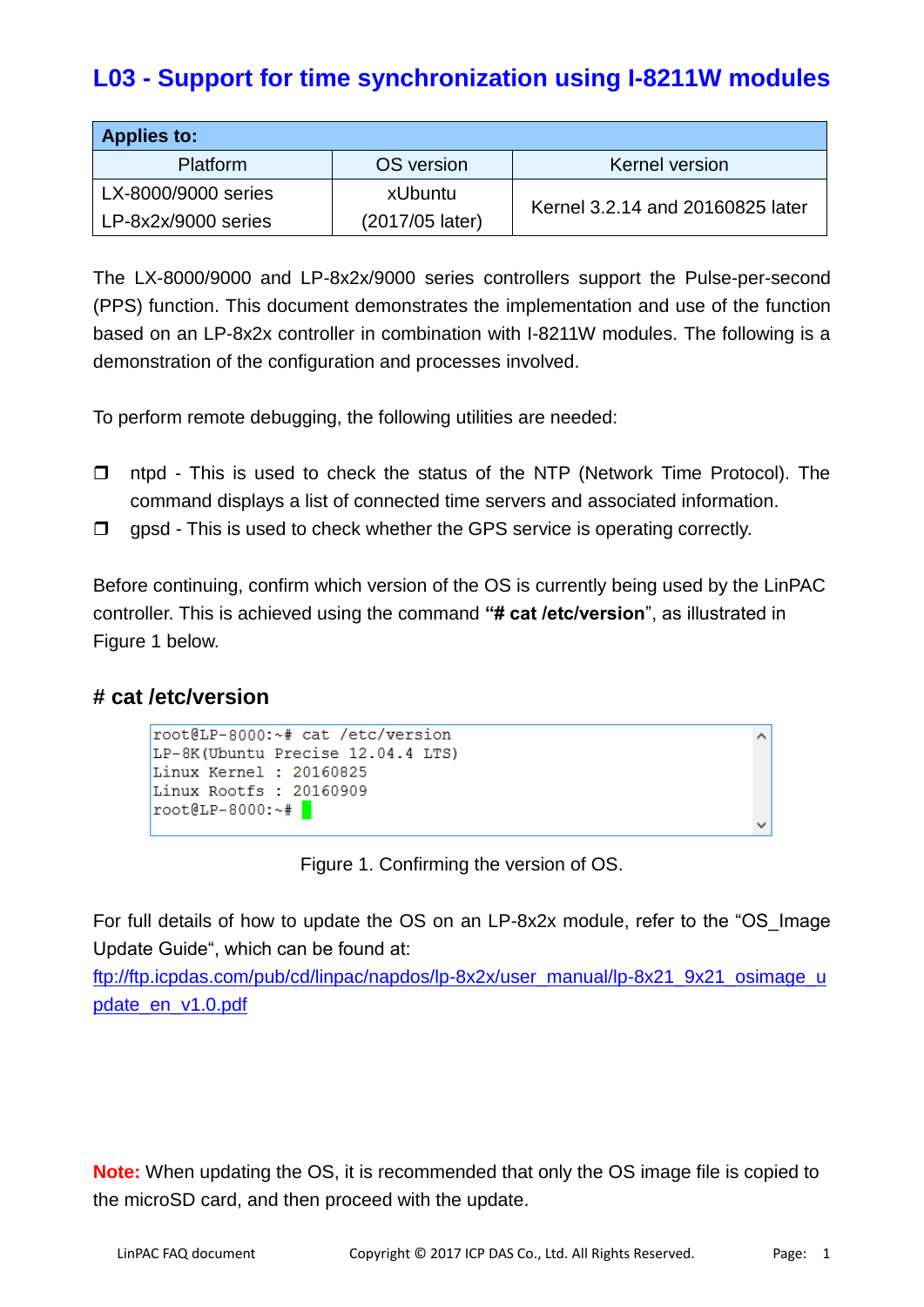In the following examples, we will use I-8211W modules to demonstrate the use of the time synchronization functions. First, insert the I-8211W (or other GPS module) into an available expansion slot on the LinPAC controller and then power on the LinPAC device. Once the Linux OS has booted, refer to the diagrams in Figures 2 and 3 for details of how to determine the device name for the "I-8211W" module:



**For LX-8x31/9x31/9x71/9x81 devices (1, 3, or 7 slots):**

Figure 2. Identifying the device name for the I-8211W module.

**For LP-8x21 devices (1, 4, or 8 slots) or LP-9x21 devices (2, 4, or 8 slots):**



Figure 3. Identifying the device name for the I-8211W module.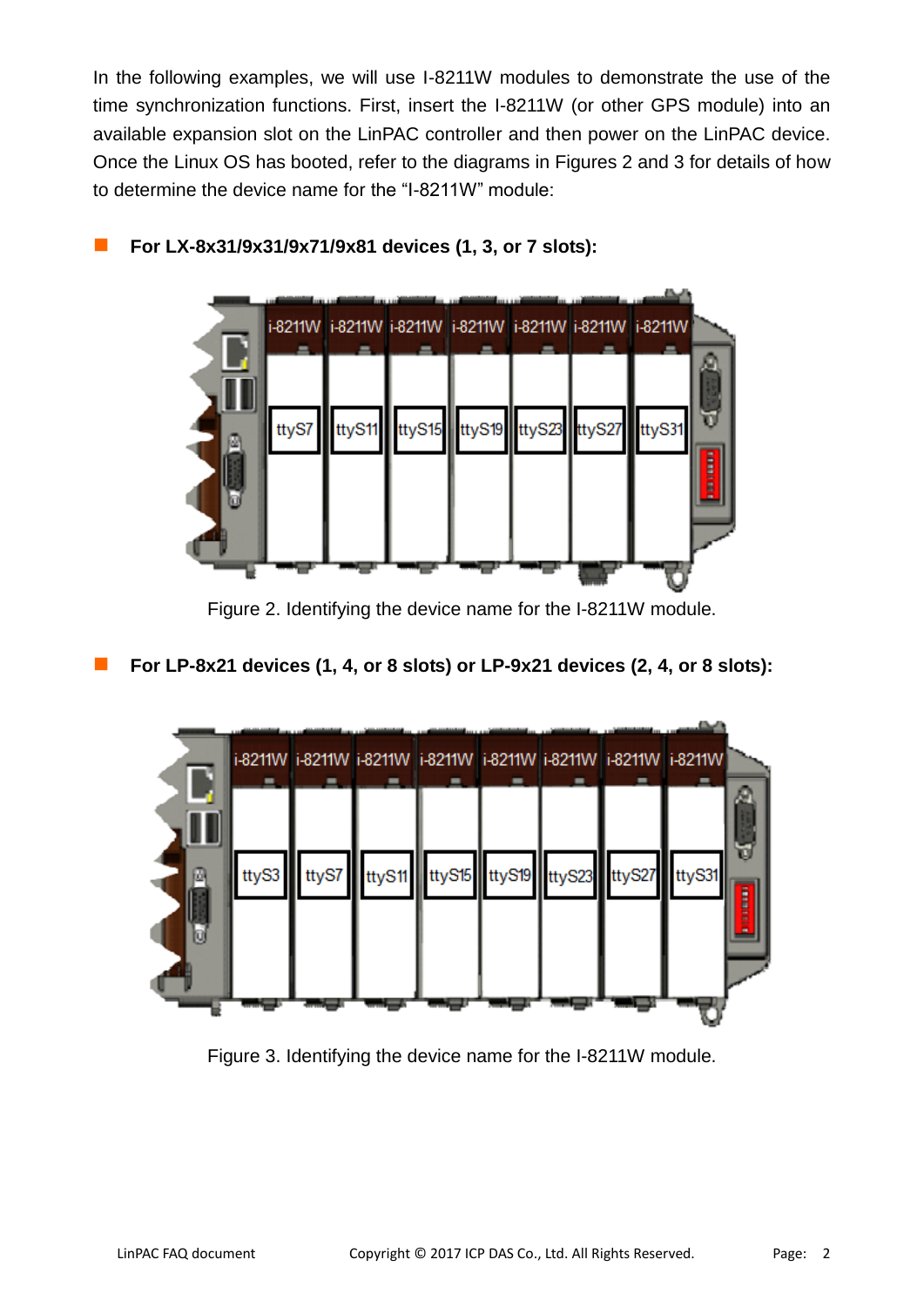The following is a description of the process for performing a PPS test:

### **Step 1: Enable PPS support in the ntpd**

Using the "vi" editor, modify the configuration file for the software ntp (/etc/ntp.conf), as illustrated in Figure 4 below.



Figure 4. Modifying the configuration file for the ntp.

### **Step 2: Start the gpsd service**

Use the "gpsd" command to connect to the I-8211W module, as illustrated in Figures 5 and 6 below.

For LX-8x31/9x31/9x71/9x81 devices

| ~ # gpsd -n /dev/ttys7 The name of the I-8211W device in Slot 1 on the LX-8x31/9x31<br>$\sim$ $+$        |  |  |  |                             |  |  |  |  |                                                                                                                     |
|----------------------------------------------------------------------------------------------------------|--|--|--|-----------------------------|--|--|--|--|---------------------------------------------------------------------------------------------------------------------|
| $\sim$ # ps aux $\sqrt{gx + g}$ grep gpsd $\sqrt{g}$ The Linux command used to check the software "qpsd" |  |  |  |                             |  |  |  |  |                                                                                                                     |
| nobody                                                                                                   |  |  |  |                             |  |  |  |  | $\frac{1697}{0.7}$ $\frac{0.7}{0.3}$ 12144 1556 ? S <sl -n="" 02:46="" 0:00="" dev="" gpsd="" td="" ttys7<=""></sl> |
| root                                                                                                     |  |  |  | 1701 0.0 0.1 1516 548 tty00 |  |  |  |  | $S+$ 02:46 0:00 grep $--$ color=auto gpsd                                                                           |

Figure 5. Using the Linux command to start the gpsd service.

For LP-8x21/LP-9x21 devices

| ~# gpsd -n /dev/ttyS3 The name of the I-8211W device in Slot 1 on the LX-8x21/9x21<br>$\sim \pm$ |  |  |  |                             |  |  |  |  |                                                                                                         |
|--------------------------------------------------------------------------------------------------|--|--|--|-----------------------------|--|--|--|--|---------------------------------------------------------------------------------------------------------|
| $\sim$ $\sqrt{ps}$ aux $\sqrt{gs}$ grep gpsd The Linux command used to check the software "gpsd" |  |  |  |                             |  |  |  |  |                                                                                                         |
| nobody                                                                                           |  |  |  |                             |  |  |  |  | $\frac{1}{2005}$ 0.4 0.3 12144 1556 ? S <s1 -n="" 06:09="" 0:00="" dev="" gpsd="" td="" ttys3<=""></s1> |
| root                                                                                             |  |  |  | 2009 0.0 0.1 1516 548 tty00 |  |  |  |  | $S+$ 06:10 0:00 grep --color=auto gpsd                                                                  |

Figure 6. Using the Linux command to start the gpsd service.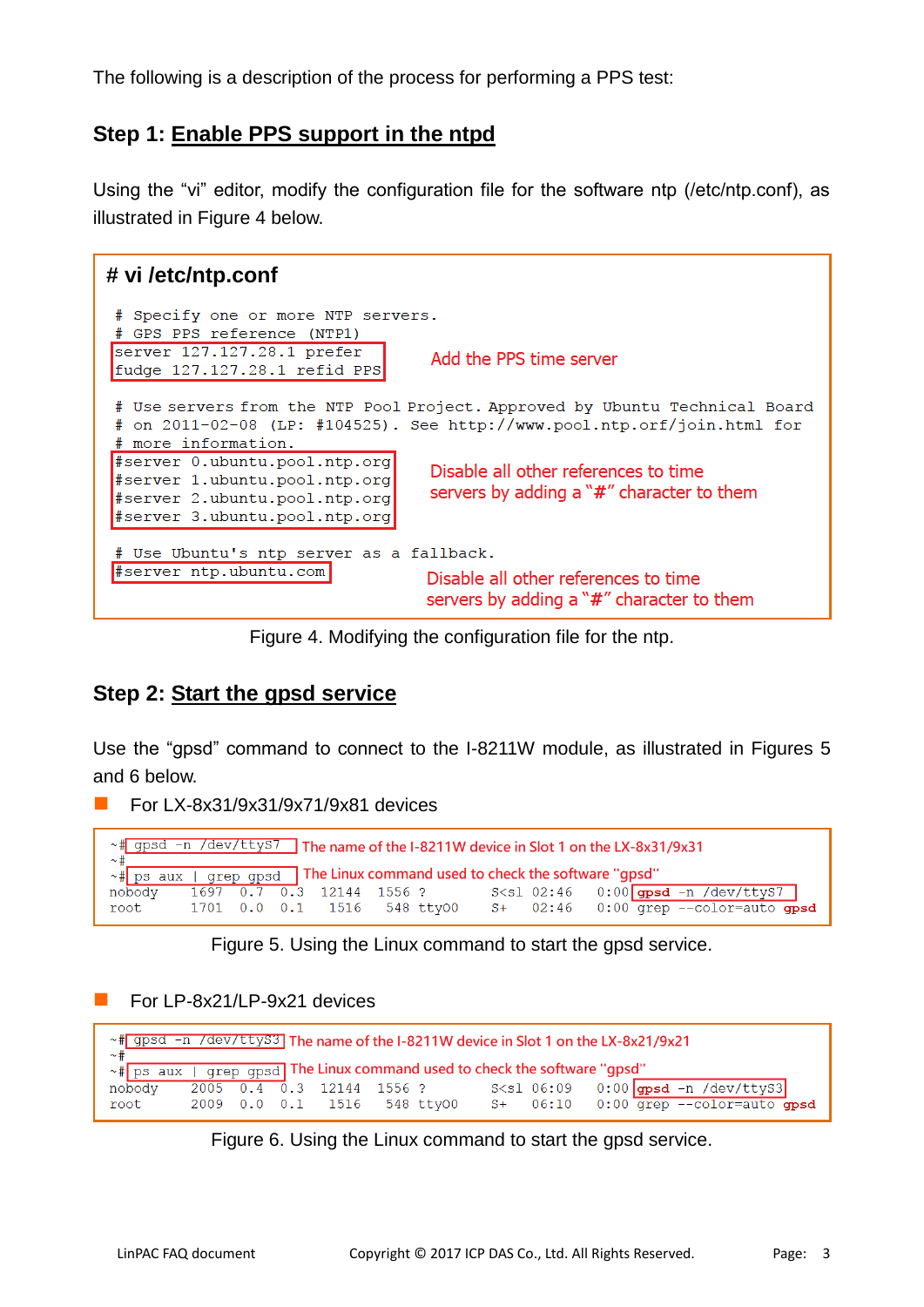## **Step 3: Verify the status of the GPS signal**

Use the "cgps" command to check the status of the GPS system. If the module is able to locate a valid GPS signal, the status of the GPS system will be listed as "3D FIX", as illustrated in Figure 7 below.

| # $cgps -s$    |                           |  |          |       |       |                |       |
|----------------|---------------------------|--|----------|-------|-------|----------------|-------|
| Time:          | 2017-03-10T01:46:37.000Z  |  | PRN:     | Elev: | Azim: | SNR:           | Used: |
|                | Latitude: 24.862306 N     |  | 10       | 43    | 325   | 42             | Y     |
| Longitude:     | 121.016613 E              |  | $12^{1}$ | 40    | 110   | 28             | Y     |
| Altitude:      | 323.2 ft                  |  | 14       | 09    | 281   | 36             | Y     |
| Speed: 0.0 mph |                           |  | 15       | 26    | 069   | 53             | Y     |
|                | Heading: 0.0 deg (true)   |  | 18       | 74    | 335   | 30             | Y     |
|                | Climb: 0.0 ft/min         |  | 20       | 32    | 135   | 23             | Υ     |
|                | Status: 3D FIX (6 secs)   |  | 21       | 36    | 221   | 0 <sub>0</sub> | Y     |
| Longitude Err: | +/- 29 ft                 |  | 24       | 48    | 033   | 47             | Y     |
|                | Latitude Err: $+/- 33$ ft |  | 25       | 30    | 162   | 0 <sub>0</sub> | Y     |
| Altitude Err:  | +/- 127 ft                |  | 31       | 07    | 226   | 33             | N     |
| Course Err:    | n/a                       |  | 32       | 24    | 297   | 27             | N     |
|                | Speed Err: $+/- 45$ mph   |  |          |       |       |                |       |
| Time offset:   | 0.572                     |  |          |       |       |                |       |
| Grid Square:   | PL04mu                    |  |          |       |       |                |       |

Figure 7. Checking the status of the GPS signal.

However, if the module is unable to identify a valid GPS signal, the status of the GPS system will be listed as either "NO FIX" or "gps timeout". For more details of how to resolve this issue, refer to ["Q2: What do I do if](#page-4-0) the GPS status is shown as "NO FIX" or "gps timeout" [after using the Linux command "cgps"?"](#page-4-0) in the troubleshooting.

## **Step 4: Restart the NTPD Service**

Use the Linux command "service ntp restart" to restart the "ntp" daemon, as illustrated in Figure 8 below.

| ~# service ntp restart     |  |  |
|----------------------------|--|--|
| * Stopping NTP server ntpd |  |  |
| * Starting NTP server ntpd |  |  |

OK OK

Figure 8. Restarting the "ntp" daemon.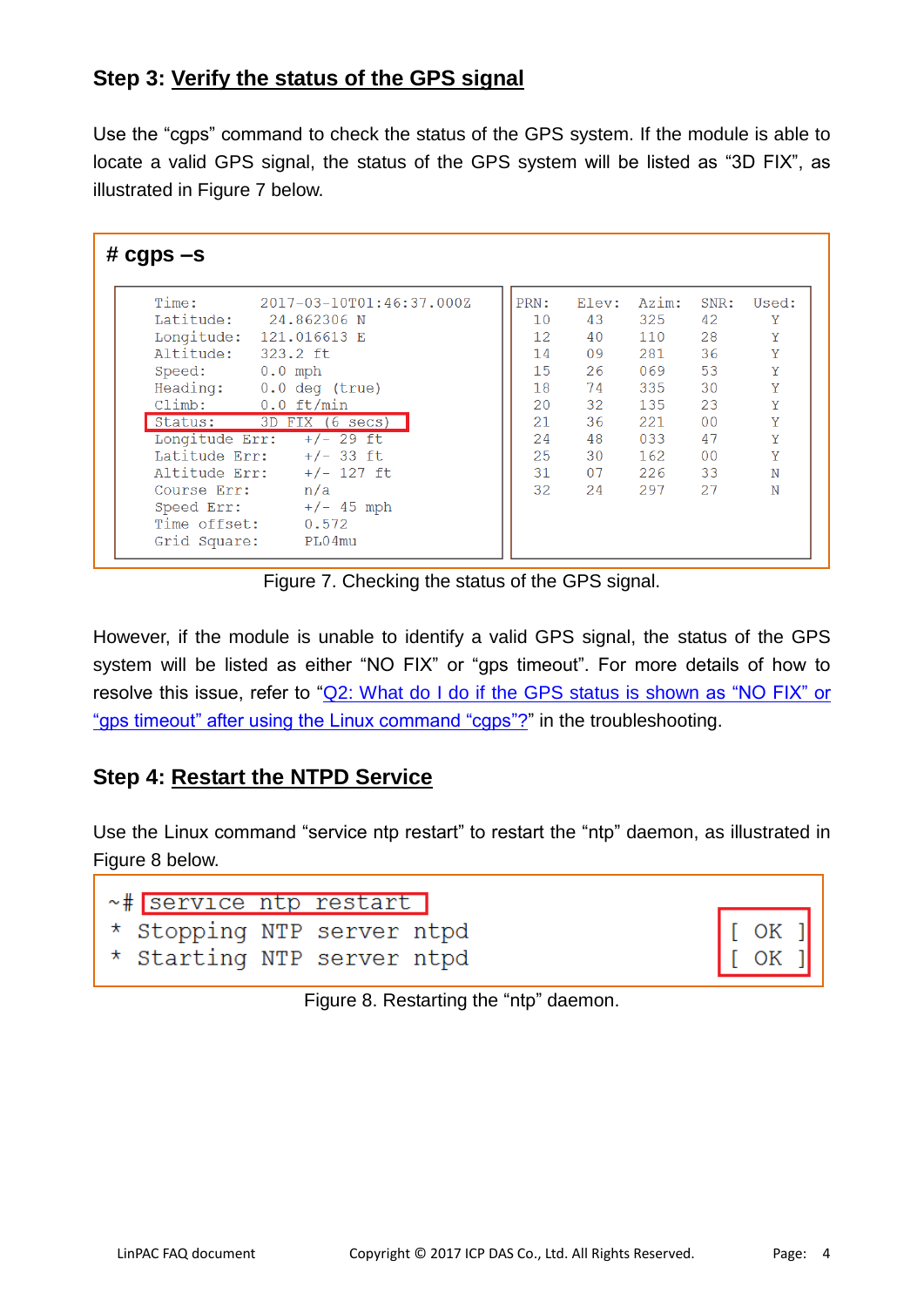# **Step 5: Check the status of the NTP Service**

After the NTPD Service has been operating for around 20 to 30 minutes, use the "ntpq –p" command to check for any timing errors, as illustrated in Figure 9 below. Note that any timing delays that are  $<$  1 ms indicate a timing error.

| $\sim$ # ntpg -p |       |          | Timing error < 1ms                             |
|------------------|-------|----------|------------------------------------------------|
| remote           | refid |          | st t when poll reach delay offset jitter       |
|                  |       |          |                                                |
| $\star$ SHM(1)   | PPS   | 4 64 377 | $\begin{bmatrix} 0.000 & -0.047 \end{bmatrix}$ |

|  | Figure 9. Checking the status of the NTP Service. |
|--|---------------------------------------------------|
|--|---------------------------------------------------|

If there are no updated messages relating to the status of the NTP Service, refer to ["Q4:](#page-5-0)  [How do I check whether or not my NTP server is operating correctly?"](#page-5-0) in the troubleshooting section below.

# **Troubleshooting**

### <span id="page-4-1"></span>*Q1: What can I do if the Linux device name for the I-8211W module isn't detected?* **Ans:**

This generally means that the Linux driver is not installed or that the module is not configured correctly. First, re-insert the I-8211W module into the slot. After the I-8211W module has been configured, the Linux driver modules (8250.ko) must be reinstalled, as illustrated in Figures 10 and 11 below.

#### For LP-8x21/9x21 devices



<span id="page-4-0"></span>Figure 10. Reinstalling and checking the Linux driver modules.

For LX-8x31/9x31/9x71/9x81 devices



Figure 11. Reinstalling and checking the Linux driver modules.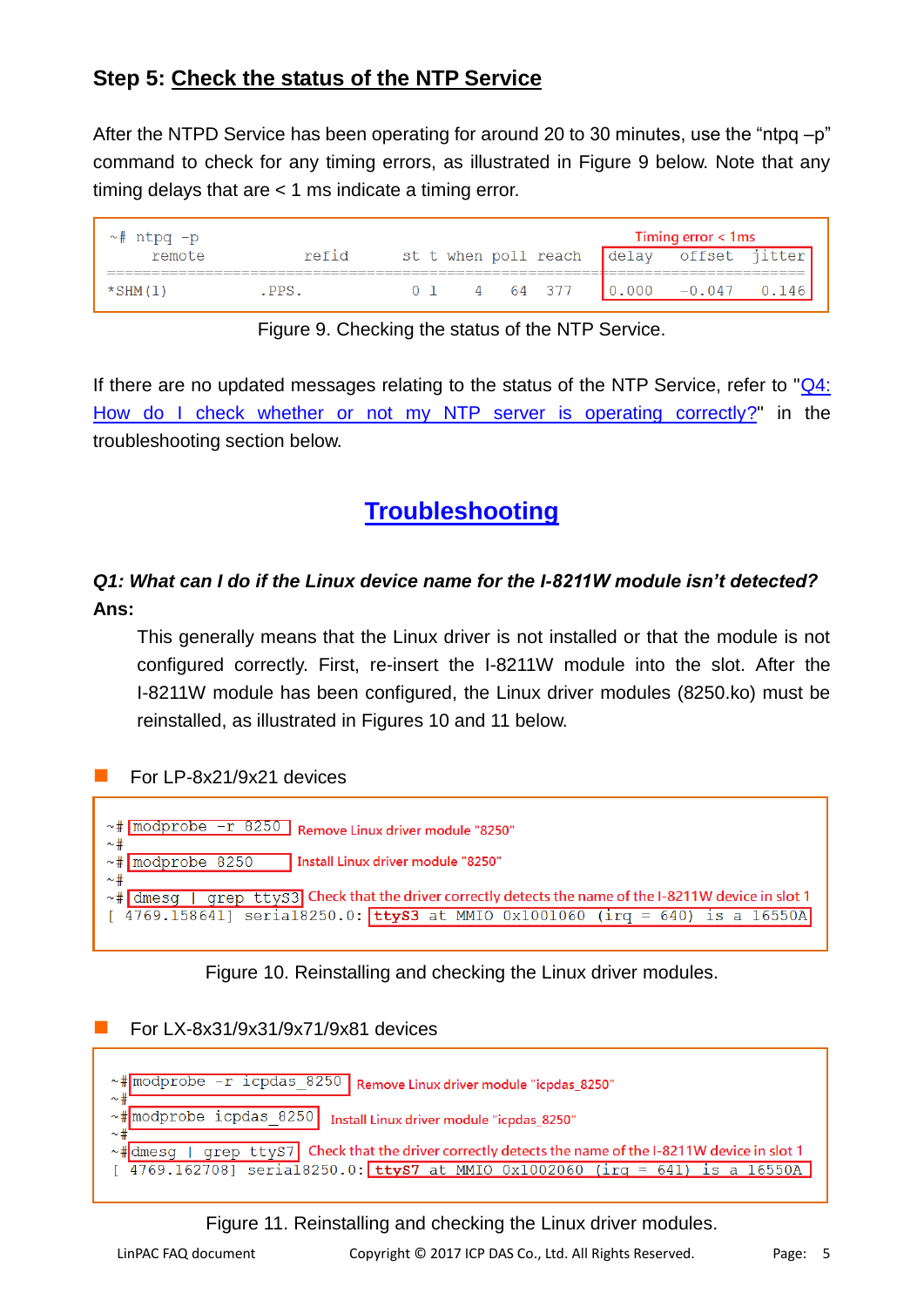# *Q2: What do I do if the GPS status is shown as "NO FIX" or "gps timeout" after using the Linux command "cgps"?*

#### **Ans:**

The reason for this can be complicated, including:

- (1) A GPS signal cannot be received in this location.
- (2) No antenna has been installed.
- (3) The wrong operator parameters have been configured.
- (4) The hardware data interface (/dev/ttyS\*) is incorrectly configured.

If any of these situations occur, try one or more of the following options:

- (1) Ensure that the antenna is correctly connected.
- (2) Move the antenna to a location where a GPS signal can be received.
- (3) Check that the detected device name is correct for the I-8211W module you are using, or reinstall the Linux driver. For more details, refer to the information provided in "Q1: What can I do if [the Linux device name for the I-8211W module](#page-4-1)  [isn't detected?"](#page-4-1) above.
- (4) If the error still exists after performing the options above, try disconnecting and reconnecting the power supply.

# *Q3: How do I enable the LinPAC + PPS function at boot time?*

#### **Ans:**

To achieve this, we need to add a script code to the "/etc/rc.local" file, as illustrated in Figures 12 and 13 below.

#### For LP-8x21/9x21 devices

# By default this script does nothing. gpsd -n /dev/ttyS3 Add the script here, ensuring that you use the correct device name for the required i-8211W device. service ntp restart

 $exit<sub>0</sub>$ 

Figure 12. Adding the script code to "/etc/rc.local".

#### For LX-8x31/9x31/9x71/9x81 devices

<span id="page-5-0"></span>

Figure 13. Adding the script code to "/etc/rc.local".